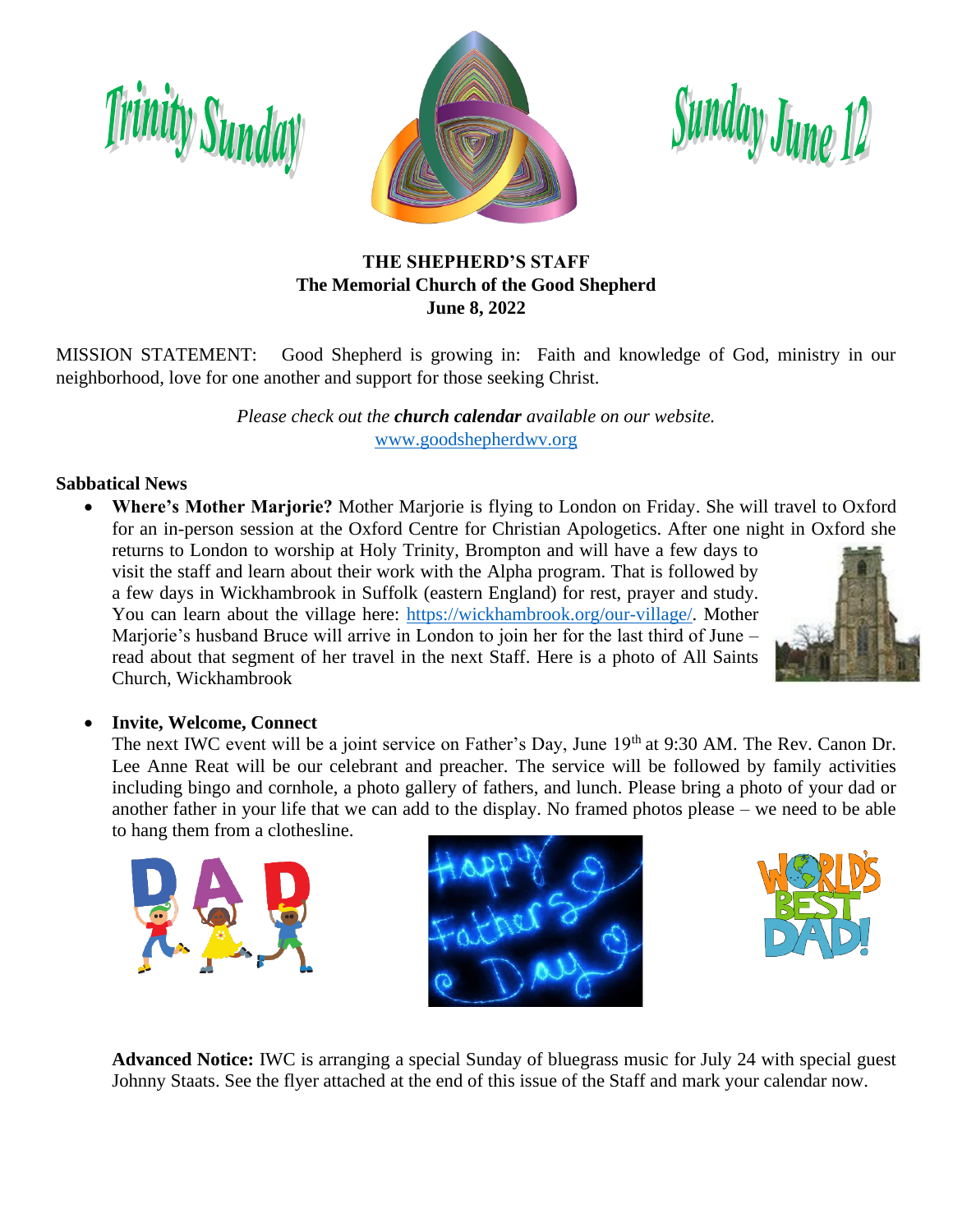#### **June's Visiting Priest: The Rev. Canon Dr. Lee Anne Reat**

The Rev. Canon Dr. Lee Anne Reat recently retired from her role as Canon for Formation and Missioner for Southeast Ohio. She served over 20 years in an inner-city Appalachian congregation in Columbus, OH where she founded Street Church, a weekly outdoor Eucharist for people living on the street. She is happily spending lots of time on the golf course with her husband, John, and delighting in her 2 grandchildren.

Those of us in church or watching online Sunday were blessed with being able to hear a wonderful sermon on Pentecost and what that event has meant for the church and what it means for us today. Canon Reat spoke about her inspirational work with Street Church and it really resonated with us as we minister to our neighbors aroundGood

Shepherd. If you missed the sermon, find time to listen to it on our Facebook page; it begins at minute 24 in the livestream of the June 5<sup>th</sup> service.

#### **Last Sunday Supper**



Thank you to everyone who helped us launch the resumption of our meal for the neighborhood on May 29. We served a delicious meal of pulled pork on buns, coleslaw, corn, applesauce and strudel cake. Attendance was low but we have plans to do better advertising now that we are back on operation. The 2nds were great though! Our next meals are scheduled for June 26 and July 31. Come cook or serve with us.

#### **Bishop Klusmeyer's Retirement**

As the diocese begins to prepare for Bishop Klusmeyer's retirement in October, the organizers would love to collect photographs you have of him throughout the years. Please forward digital copies to Vicki Iber. Her email address is mcivli65@gmail.com. If you have questions, please contact Vicki directly.

Planning is underway and details will be forthcoming about how the Diocese will honor the bishop. Please add Bishop Mike and Marsha to your prayers as they begin to make plans for their new journey.

#### **Bible Study Opportunity – Wednesday Evenings**

David Cooper, our Senior Warden, is leading two one-hour Bible Study sessions on Wednesdays, one at 6 PM and the other at 7 PM in the Adult Study Room (next to the Choir Room). Please let David know if you are coming so he makes sure you can get into the building (304-494-8790).

#### **Shepherd's Closet Rummage News:**

The June sale raised \$557. Thank you to everyone who donated items for us to sell. Call Deb (518- 637-1734) with any questions or offers of assistance. The next sale will be Friday & Saturday, July 1 & 2.

#### **Staying Connected, Continuing to Serve**

#### **Pastoral Care during the Sabbatical**

If you have a pastoral need while Mother Marjorie is gone, we have plans in place to help you. Three local clergy are on call in case of an emergency or death. The office will be open Monday – Thursday, 9-3:30 through September  $1^{st}$ . We will return to normal hours (9-4:30) on Sept.  $6^{th}$ . If your need is outside office hours, call David Cooper, Senior Warden or Linda Crocker, Parish Ministries Coordinator (contact info on the last page). We will connect you with someone who can help.



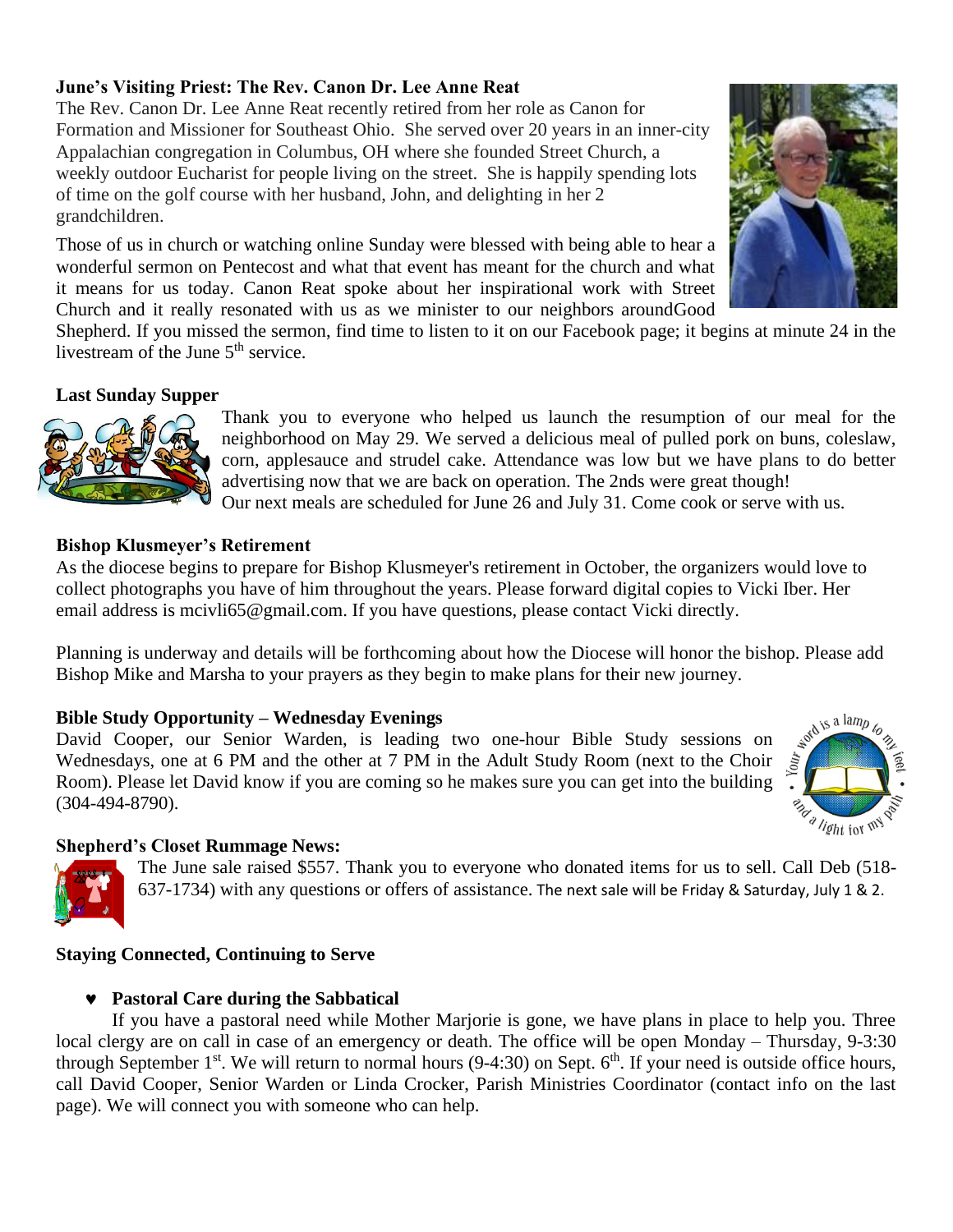Additionally, the Stephen Ministers will be connecting with shut-ins and other parishioners to see how

things are going. They also will be able to offer a visit and/or home communion to those who can't come to church. As always, the prayer chain is available for prayer requests and we can bring a meal to people convalescing from surgery, an illness or having another need.

#### **Intercessory Prayers**

During your prayer time at home please use the lists below to remember those who have asked for our prayers:

#### *Parish Prayer List*

| The People of Ukraine                | Linda Hall $-$ healing                                                            | Bob Fielder $-$ healing                                                                                                                                                                                                                                                                                                                                                    |
|--------------------------------------|-----------------------------------------------------------------------------------|----------------------------------------------------------------------------------------------------------------------------------------------------------------------------------------------------------------------------------------------------------------------------------------------------------------------------------------------------------------------------|
| Mike Cottrill – healing              | Mary Jo Kinney – COPD                                                             | Gene Allander – healing                                                                                                                                                                                                                                                                                                                                                    |
| Mary Gevas $-$ healing               | Hazel Ginther – peace                                                             | Jordan Tingler – healing $&$ strength                                                                                                                                                                                                                                                                                                                                      |
| Kira Mace $-$ healing                | Diane Cottrill $-$ healing                                                        | Carol Lathrop $-$ healing                                                                                                                                                                                                                                                                                                                                                  |
| Chris Heckman $- MS$                 | Ann Stevens – healing                                                             | Nanette – healing and strength                                                                                                                                                                                                                                                                                                                                             |
| Deb Hepburn-McKinney – healing       | Joe Martucci $-$ healing                                                          | Peter Gevas – healing                                                                                                                                                                                                                                                                                                                                                      |
| Vickie Dilley – healing $&$ strength | Maggie Evans – healing                                                            | Dave Johnson $-$ healing of eye                                                                                                                                                                                                                                                                                                                                            |
| Jone Johnson – healing $&$ strength  | Sally Davis – healing                                                             |                                                                                                                                                                                                                                                                                                                                                                            |
|                                      | $\mathbf{r} = \mathbf{r} + \mathbf{r}$ and $\mathbf{r} = \mathbf{r} + \mathbf{r}$ | $\mathbf{H} = \mathbf{H} \mathbf{H}$<br>$\mathbf{A}$ $\mathbf{A}$ $\mathbf{A}$ $\mathbf{A}$ $\mathbf{A}$ $\mathbf{A}$ $\mathbf{A}$ $\mathbf{A}$ $\mathbf{A}$ $\mathbf{A}$ $\mathbf{A}$ $\mathbf{A}$ $\mathbf{A}$ $\mathbf{A}$ $\mathbf{A}$ $\mathbf{A}$ $\mathbf{A}$ $\mathbf{A}$ $\mathbf{A}$ $\mathbf{A}$ $\mathbf{A}$ $\mathbf{A}$ $\mathbf{A}$ $\mathbf{A}$ $\mathbf{$ |

Dean Kapron – premature newborn -strength/good health Brittany & Ian-Safe travels/bicycling across the US



S*afety for all those serving in the Armed Forces*

Nathan Jones, Hannah Slusher, Noah Estes, Sterling Slusher, Joee Slusher, Lauren Fielder, Peter Keiser

|                        |              | Those necume neutring from cuncer |       |                |      |
|------------------------|--------------|-----------------------------------|-------|----------------|------|
| Glen Kirk              | Buddy Lee    | Renee Peters                      | Hazen | Lisa Tanner    |      |
| Vicky Wilson           | Rod Layfield | Tina Westfall                     | Rain  | David White    | PIAU |
| <b>Matthew Jacobs</b>  | Ray Kidder   | John Sartor                       | Tessa | J D Williamson |      |
| <b>Sharon Burnside</b> | Noel Chapman |                                   |       |                |      |

#### **Prayer Chain**

We have a group of people who pray for those having emergency situations – surgery, accidents, or other crises. Linda Crocker makes the calls using the One Call system when she is notified by a church member of an immediate need. If you want to be added to the prayer chain let Linda know (304-210-5591). **God hears all our prayers** – you don't need a special gift to pray for healing and comfort for those in distress. All prayer chain calls remain confidential.

#### **Outreach Programs**

- **Donuts -** We make day-old donuts available to our neighbors and the homeless. Thank you to McHappy's and to those who make sure the donuts are picked up each week.
- **Last Sunday Supper –** Next meals on June 26 and July 31
- **Food Pantry -**We continue to see a large number of homeless people coming for food (362) bags given out in May) and served 48 local families as well, a big rise. Thank you for your donation of plastic bags from area grocery stores. We are still looking for people to help hand out bags during office hours – a chance to catch up on your reading while waiting for clients to arrive.
- **Reading Camp – we didn't get enough volunteers, so it is cancelled.** We will try again next year. Hopefully we will be past Covid fatigue by then. It is a great program.











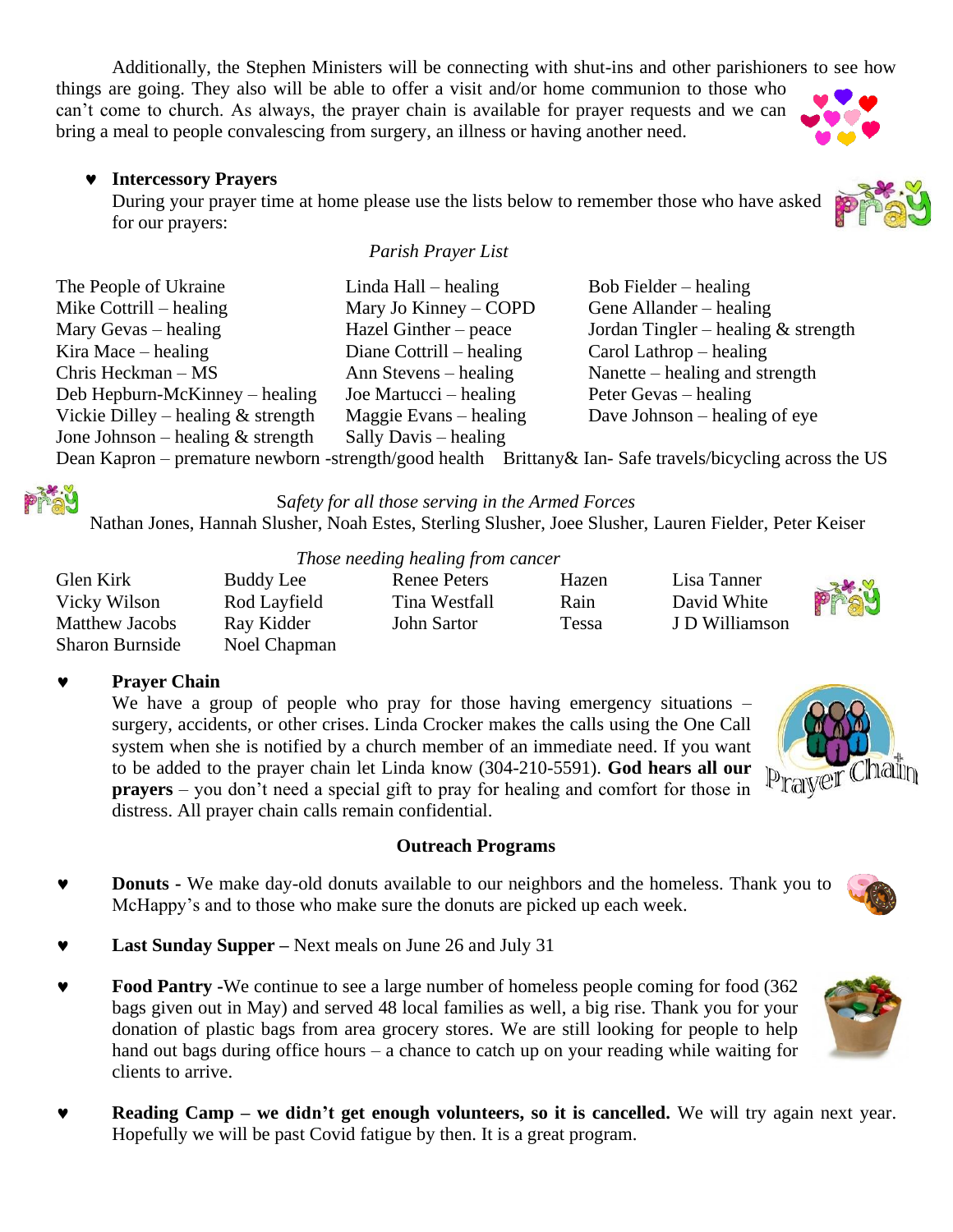#### **Inreach Opportunities**

We show our care for other members as we listen to each other, spend time together, share a (virtual) hug during the exchange of the peace, help in times of need and celebrate special moments.

Those who can't be here in person are also valued members of our congregation. *Currently in a hospital, rehab or care facility and appreciating a card:*

Dennis Armstrong: Ohio Valley Healthcare, Room 309, 222 Nicolette Rd, Parkersburg, WV 26104 Bob Flinn: Wyngate Senior Living, 1 Wyngate Way, Parkersburg, WV 26105

*At home*: Gene Allander: 1405 Washington Ave. Parkersburg, WV 26101

#### **Important Upcoming Calendar Dates:**

June 19 – Father's Day Joint Service at 9:30 AM, followed by games (with prizes), photos and a cookout c/o our kids/young adults June 26 – Last Sunday Supper July 9-15 – Open Sky

#### **Open Altar Flower Dates:**

Open dates coming up include June 26 and July 3 and 24. The cost has gone up to \$50 per altar vase and \$20 for flowers in the Columbarium. Call Ginger to reserve a date and tell her whether your flowers are for a special occasion such as a birthday or anniversary or if they are in memory of someone.

#### **Contact Information:**

The Rev. Marjorie Bevans, Rector on sabbatical Ginger Smith, Parish Administrator 304-428-1525, ext. 10 [gingersmith.goodshepherdwva@gmail.com](mailto:gingersmith.goodshepherdwva@gmail.com) Linda Crocker, Parish Ministries 304-210-5591 [llbc100@msn.com](mailto:llbc100@msn.com) David Cooper, Senior Warden 304-295-8734 [dberylcooper@gmail.com](mailto:dberylcooper@gmail.com)